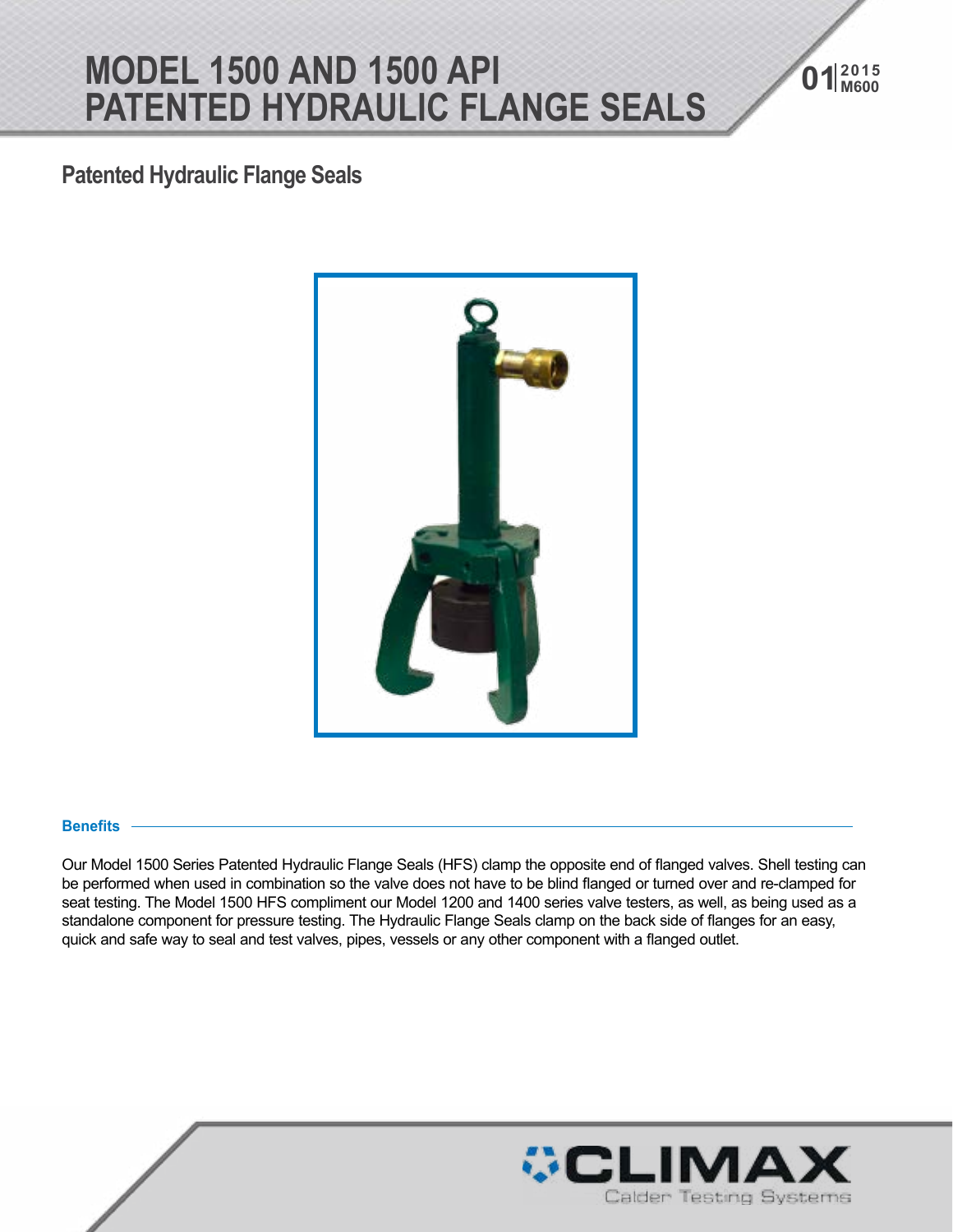

#### **PATENTED MODEL 1500 HYDRAULIC FLANGE SEALS**

- Model 1500-2 Hydraulic Flange Seal Model 1500-4 Hydraulic Flange Seal
- Model 1500-6 Hydraulic Flange Seal
- Model 1500-10 Hydraulic Flange Seal
- Model 1500-14 Hydraulic Flange Seal
- Model 1500-16 Hydraulic Flange Seal



| <b>MODEL 1500 HYDRAULIC FLANGE SEALS</b> |                          |              |           |           |           |           |           |             |              |              |           |           |           |           |           |
|------------------------------------------|--------------------------|--------------|-----------|-----------|-----------|-----------|-----------|-------------|--------------|--------------|-----------|-----------|-----------|-----------|-----------|
| 1500-2                                   | <b>SIZES</b><br>(inches) | <b>CLASS</b> |           |           |           |           |           |             | <b>SIZES</b> | <b>CLASS</b> |           |           |           |           |           |
|                                          |                          | 150          | 300       | 600       | 900       | 1500      | 2500      |             | (inches)     | 150          | 300       | 600       | 900       | 1500      | 2500      |
|                                          | 1/2"                     | $\bullet$    | $\bullet$ | $\bullet$ | $\bullet$ | $\bullet$ | $\bullet$ |             | 3"           |              |           |           |           |           | $\bullet$ |
|                                          | 3/4"                     | $\bullet$    | $\bullet$ | $\bullet$ | $\bullet$ | $\bullet$ | $\bullet$ | $1500 - 10$ | 4"           |              |           |           |           | $\bullet$ | $\bullet$ |
|                                          | 1"                       | $\bullet$    | $\bullet$ | $\bullet$ | $\bullet$ | $\bullet$ |           |             | 5"           |              |           | $\bullet$ | $\bullet$ | $\bullet$ |           |
|                                          | $1 - 1/4"$               | $\bullet$    | $\bullet$ | $\bullet$ |           |           |           |             | 6"           |              | $\bullet$ | $\bullet$ | $\bullet$ |           |           |
|                                          | $1 - 1/2"$               | $\bullet$    | $\bullet$ | $\bullet$ |           |           |           |             | 8"           | $\bullet$    | $\bullet$ | $\bullet$ |           |           |           |
|                                          | 2"                       | $\bullet$    |           |           |           |           |           |             | 10"          | $\bullet$    | $\bullet$ |           |           |           |           |
|                                          | <b>SIZES</b><br>(inches) | <b>CLASS</b> |           |           |           |           |           |             | <b>SIZES</b> | <b>CLASS</b> |           |           |           |           |           |
|                                          |                          | 150          | 300       | 600       | 900       | 1500      | 2500      |             | (inches)     | 150          | 300       | 600       | 900       | 1500      | 2500      |
| 1500-4                                   | 2"                       | $\bullet$    | $\bullet$ | $\bullet$ | $\bullet$ | $\bullet$ |           |             | 8"           |              |           | $\bullet$ |           |           |           |
|                                          | 3"                       | $\bullet$    | $\bullet$ | $\bullet$ | $\bullet$ |           |           | 1500-14     | 10"          | $\bullet$    | $\bullet$ |           |           |           |           |
|                                          | 4"                       | $\bullet$    | $\bullet$ |           |           |           |           |             | 12"          | $\bullet$    | $\bullet$ |           |           |           |           |
|                                          |                          |              |           |           |           |           |           |             | 14"          | $\bullet$    |           |           |           |           |           |
|                                          | <b>SIZES</b>             | <b>CLASS</b> |           |           |           |           |           |             | <b>SIZES</b> | <b>CLASS</b> |           |           |           |           |           |
|                                          | (inches)                 | 150          | 300       | 600       | 900       | 1500      | 2500      |             | (inches)     | 150          | 300       | 600       | 900       | 1500      | 2500      |
|                                          | 2"                       |              |           |           |           |           | $\bullet$ |             | 8"           |              |           |           | $\bullet$ |           |           |
| 1500-6                                   | 3"                       |              |           |           | $\bullet$ | $\bullet$ |           | 1500-16     | 10"          |              |           | $\bullet$ |           |           |           |
|                                          | 4"                       | $\bullet$    | $\bullet$ | $\bullet$ | $\bullet$ |           |           |             | 12"          | $\bullet$    | $\bullet$ |           |           |           |           |
|                                          | 5"                       | $\bullet$    | $\bullet$ | $\bullet$ |           |           |           |             | 14"          | $\bullet$    | $\bullet$ |           |           |           |           |
|                                          | 6"                       | $\bullet$    | $\bullet$ | $\bullet$ |           |           |           |             | 16"          | $\bullet$    |           |           |           |           |           |

**CLIMAX Calder Testing Systems** Web site: **caldertesters.com**

page 2 **CEMILAX CLUBE: 1.713.333.0260** N. America Toll-Free: **1.888.704.TEST (8378)** Fax: **1.713.944.2982**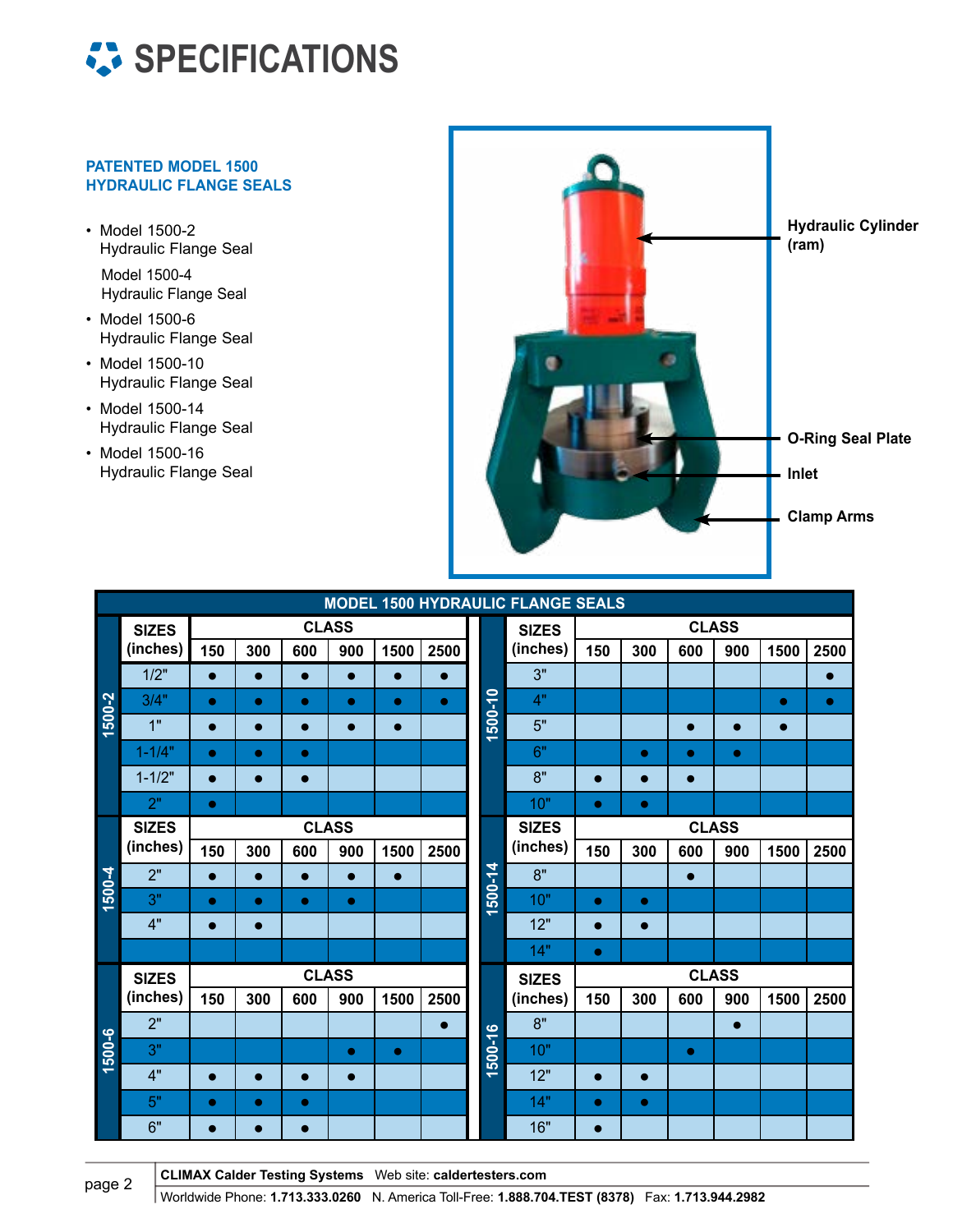

|        | <b>MODEL 1500 API HYDRAULIC FLANGE SEALS</b> |              |    |           |            |            |            |                                                     |              |              |    |    |            |            |            |  |
|--------|----------------------------------------------|--------------|----|-----------|------------|------------|------------|-----------------------------------------------------|--------------|--------------|----|----|------------|------------|------------|--|
| 6-1PI  | <b>SIZES</b><br>(inches)                     | <b>CLASS</b> |    |           |            |            |            |                                                     | <b>SIZES</b> | <b>CLASS</b> |    |    |            |            |            |  |
|        |                                              | 2M           | 3M | <b>5M</b> | <b>10M</b> | <b>15M</b> | <b>20M</b> | $\overline{\mathbf{a}}$<br>$\overline{\phantom{0}}$ | (inches)     | 2M           | 3M | 5M | <b>10M</b> | <b>15M</b> | <b>20M</b> |  |
|        | $2 - 1/16"$                                  | <b>O</b>     |    | $\bullet$ |            |            |            | $\mathbf{c}$<br>$\overline{\Omega}$<br>500          | $2 - 9/16"$  |              |    |    |            |            |            |  |
| 500-21 | $2 - 9/16"$                                  |              |    |           |            |            |            |                                                     | $3 - 1/16"$  |              |    |    |            |            |            |  |
|        | $3 - 1/8"$                                   |              |    |           |            |            |            |                                                     | $4 - 1/16"$  |              |    |    |            |            |            |  |





**CLIMAX Calder Testing Systems** Web site: **caldertesters.com** page 3<br>Worldwide Phone: **1.713.333.0260** N. America Toll-Free: **1.888.704.TEST (8378)** Fax: **1.713.944.2982**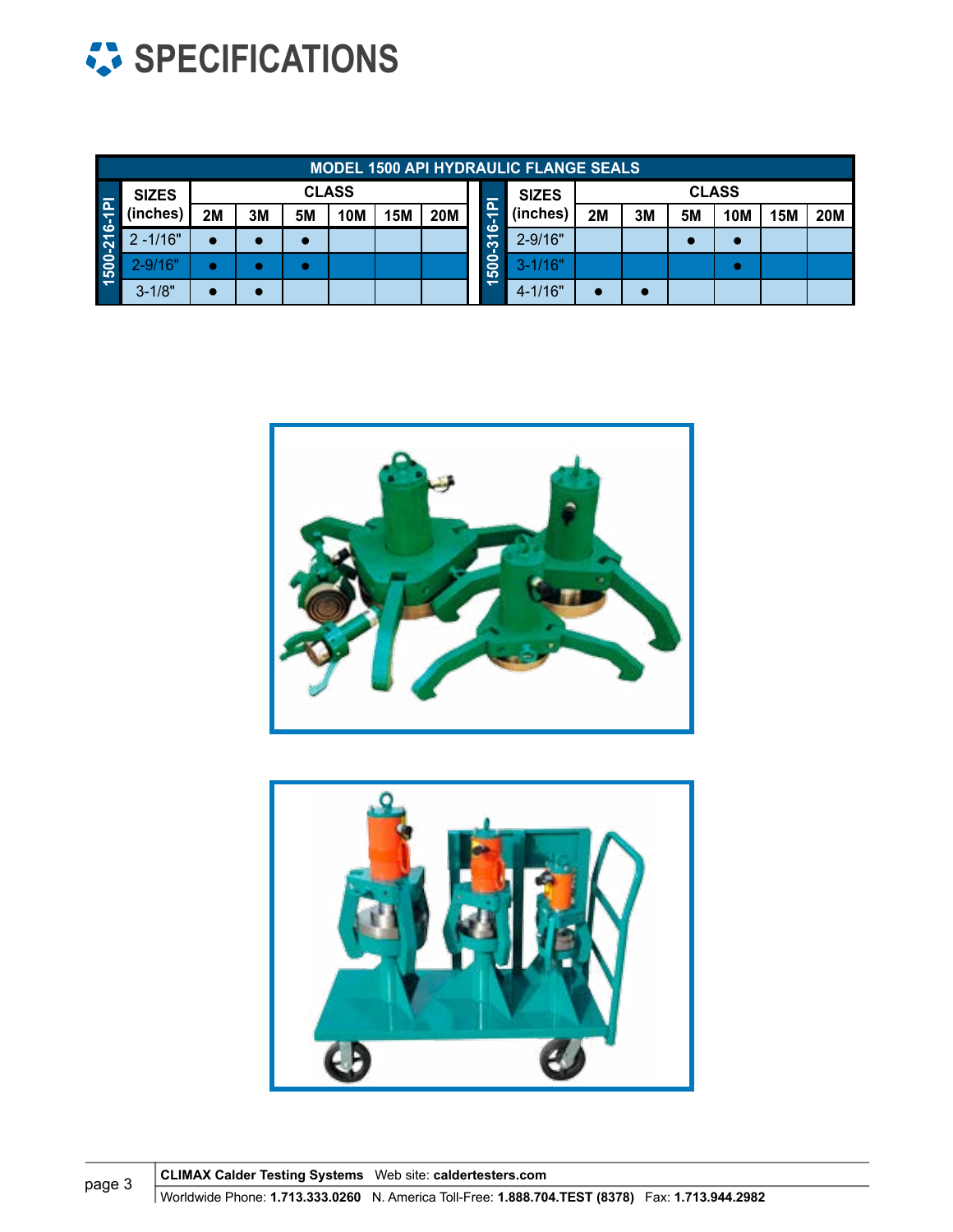## **CLIMAX Training Facilities**

CLIMAX has been teaching the fundamentals and fine points of portable machine tool operation for practically as long as we've been inventing and building the tools.

We offer several training facilities across the United States - the Global Learning Center, situated in our corporate headquarters near Portland, Oregon, our New Hampshire Training Facility, and our Houston Training Facility. All facilities offer training for machine tool operators on safety and machine setup and operation. Trainees also receive technical tips and tools to improve operational efficiencies, with the vast majority of every program devoted to handson activities and skill development.



The CLIMAX instructional team includes specialists in shipbuilding, power generation, civil engineering, bridge re-building, petrochemical and other industries.

Whether it's a regularly scheduled course at one of our training facilities, or custom curriculum conducted at your facility, your machinists will benefit from courses developed by some of the most respected authorities in the business.

Call us today to register for a regularly scheduled class, or talk to us about how we can customize a training program for your specialized application.



**CLIMAX Calder Testing Systems** Web site: **caldertesters.com**